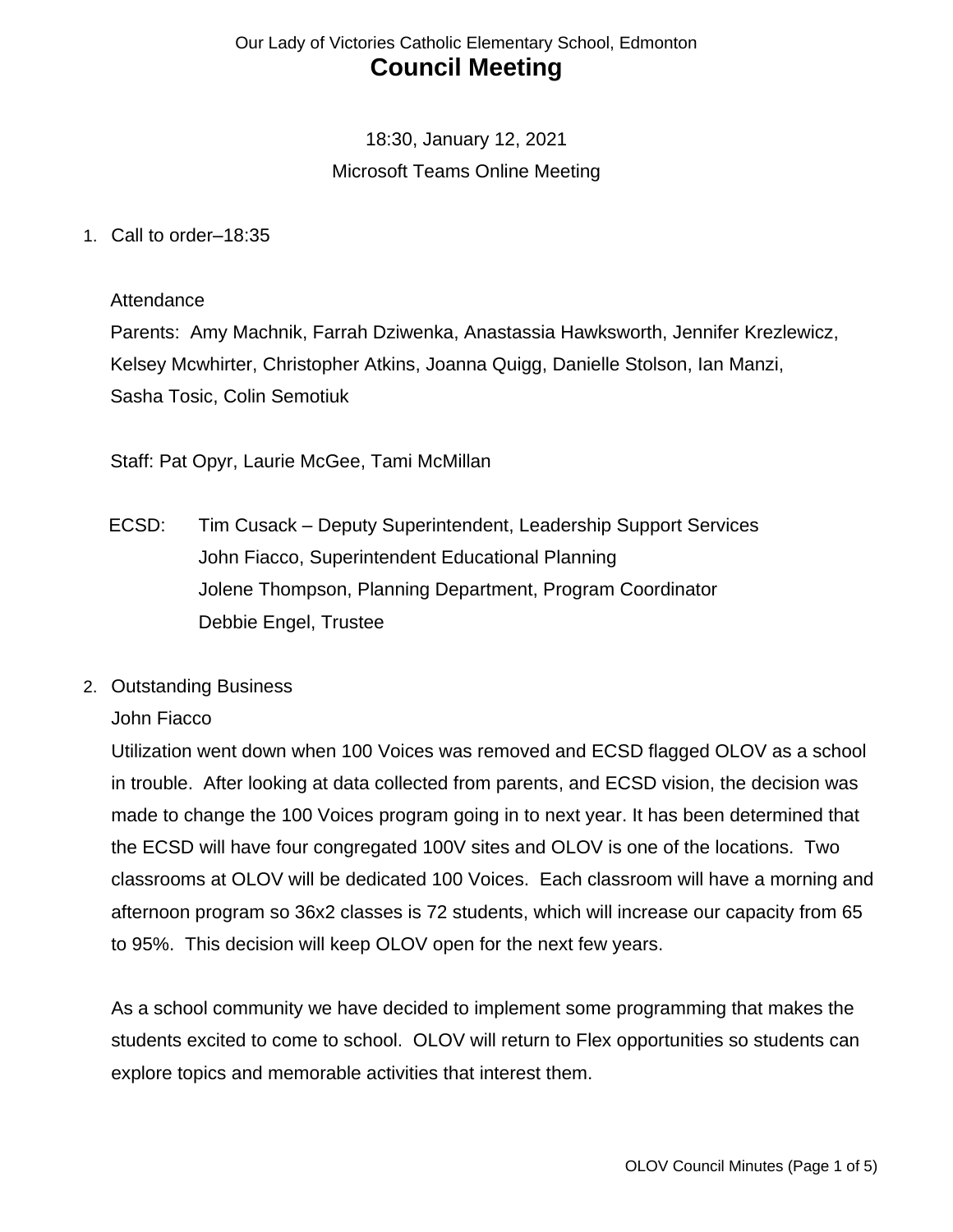Looked at old surveys and most of them said they heard about our school from family and friends much more than advertising so get out and spread the word!

### Jolene Thompson

Overwhelming themes in data collected was that parents are looking for music and drama, community feel, academic rigor (STEM), and to compete with nearby schools that have specialized programming. Working closely with the Marketing Department to send out handbills, bus signs, and advertise our school and the 100 Voices program.

### Debbie Engel

Cudos to the planning and vision of the Planning Department and John Fiacco because cuts to education have been deep this year. The Division is experiencing a daily shortage in substitutes and it's a tough time. Thanks to the OLOV administration, staff, and parents. Parent council meeting at BDM brought up the issue that kids are falling through the cracks and it may mean that funding is required for an extra year of high school and we'll need to ultimately find money somehow to pay for that.

- 3. Quorum: Yes
- 4. Introductions: Welcome to our first time parents, Sasha and Ian.
- 5. Review of Agenda and Adoption of Minutes **Motion 2021 01 (1)** Jen. Motion to approve the minutes from the November 3, 2020, meeting. Kelsey 2<sup>nd</sup>. Passed.
- 6. Financial Report: Treasurer Farrah
	- Bank Balance: \$4971.20
- 7. Committee Reports
	- Nothing to report at this time since volunteers are not allowed in school and fundraising for field trips, etc. required.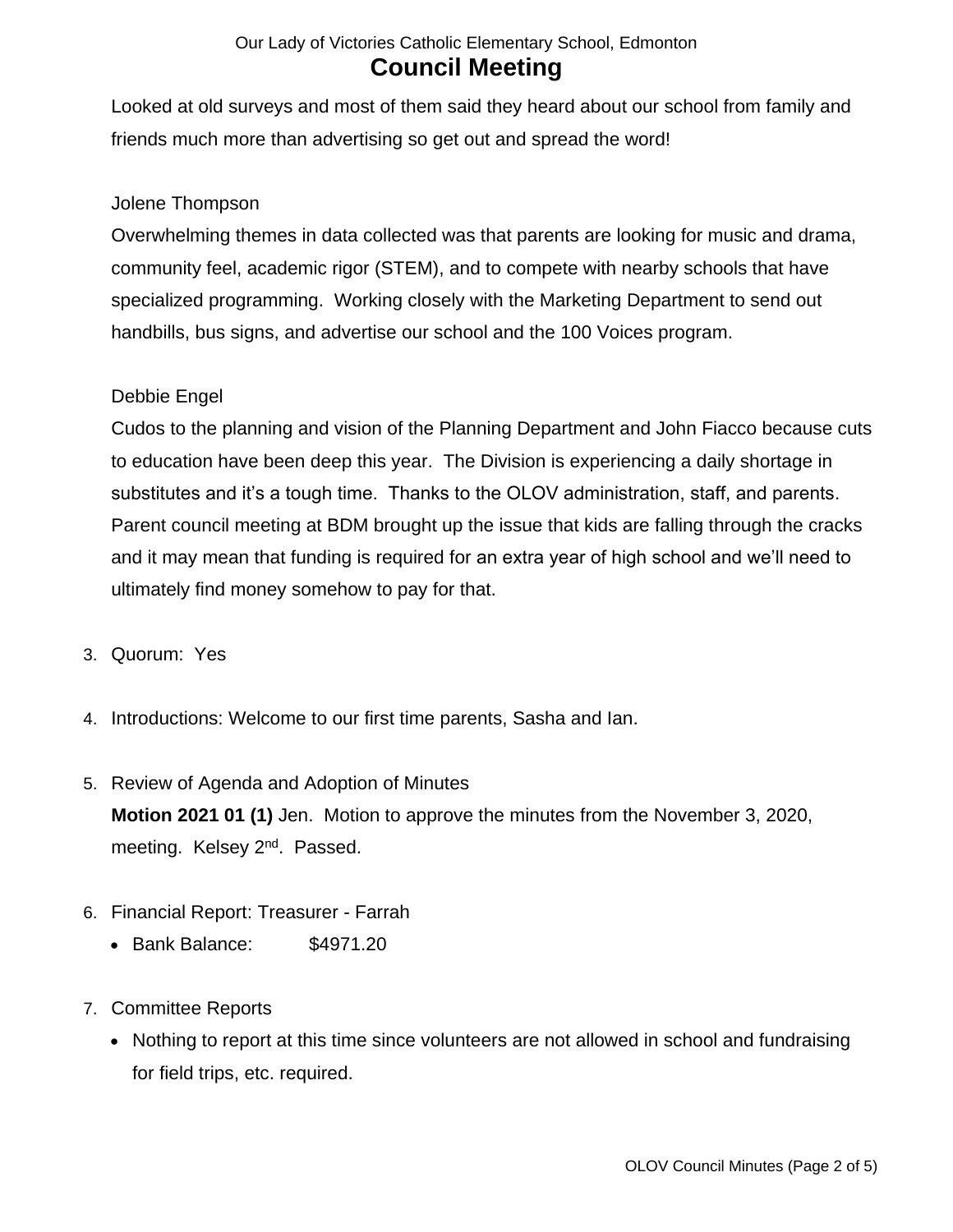- 8. Principal's Report
	- Virtual Open House: Thursday, January 14, 2021. Sharable post on Face Book.
	- Registration form available online and people hav.
	- School Video that was created to help with marketing our school is now available on our website, YouTube and has been posted on Instagram. Will share with parents and try get easier accessibility on YouTube.
	- Road signs have been placed in 4 locations.
	- Handbills, cards, and posters have been distributed around the various neighbourhoods
	- Thank you to Jen for her positive message regarding our school that can be viewed at the end of the video.
	- Growth Plan will be reviewed with staff on January 21, 2021.
	- Remote learning all students attended and for the most part followed the scheduling by the teachers. Father Dean contributed a short message for students regarding epiphany last week. This video has been posted on Instagram.
	- Review of remaining events from 2020:
	- Parent/Teacher interviews were well attended on December 3. Teachers sent home items to look over or work posted on Google Classroom for parents to review prior to meeting on December 3.
	- PowerTeacher Pro is not being utilized as much as hoped despite many messages being sent to parents through SWIFT, notes home, etc. Will send simplier Swift messages home with reminder day Report Cards are posted. Also will try to get students interested and knowledgeable about where their marks are posted.
	- Metis Week Indigenous Learning services consultant, Lori Houle, visited our grades 1-6 and provided a presentation that touched on Metis history with our older grades, and then shared some Metis literature with our younger ones.
	- December 11 virtual performing arts residency called "Activities to Bring Joy" with Dani Altiere (covered by school fees) was enjoyed by students but teachers said the sound wasn't very good. Length of time was enough.
	- Attempted to get a free residency with Trickster and did not get in. They have said this may be offered again so we will watch for this.
	- Through Indigenous Learning Services we have booked a Drum Residency May 25 and a Smudging workshop Feb 16.
	- Christmas Charity Work included: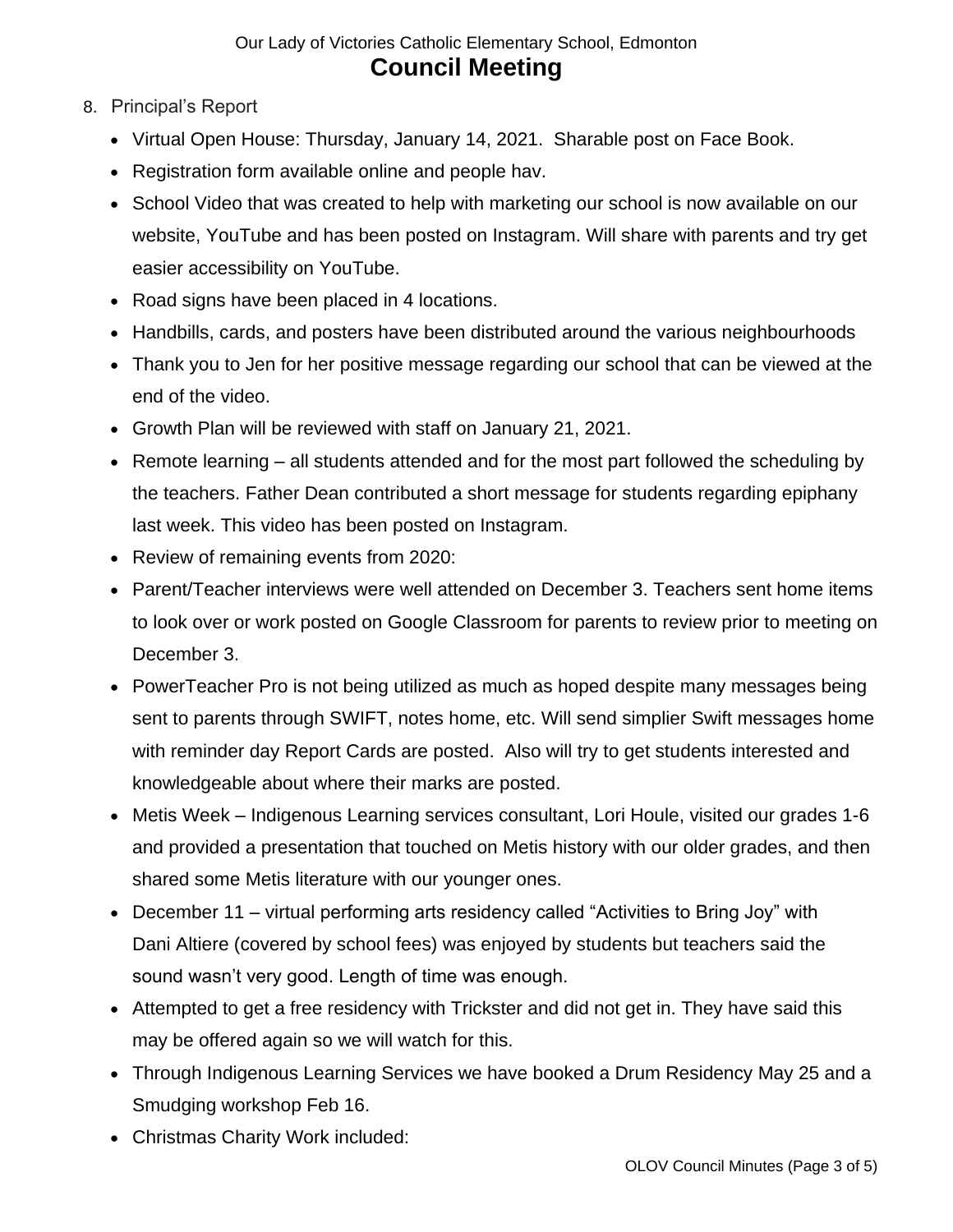- Christmas/Advent theme project Christmas cards were created with student artwork. Thanks to Michelle who photoshopped them into beautiful looking cards. Thanks to Allison and Laurie for organizing the ordering and sales of the cards. \$300 was raised from the sale of the cards and donated to Edmonton Catholic Schools Foundation as part of the We Care Challenge.
- The grade 4/5/6 chose as their act of charity for the Advent season, collecting items to create gift bags for fellow ECSD grade 5 students in need. They collected enough items to fill 26 gift bags appropriate for the 13 girls and 13 boys. In return, these students sent over a signed thank you card and candy canes.
- In addition, the grade 2/3 class chose to take the monetary donation given by one of our families to purchase individual books for each grade 2 student at the same school. Our grade 2's gift wrapped each book and enclosed a personalized Christmas greeting card.
- The grade 3/4 and grade 6 class made Christmas cards for the seniors at the Meadowlark Place Lodge.
- Grade 4/5 and grade 6 class sent over Christmas Greetings and messages of thank you to our health care workers at the Misericordia.
- Christmas Activities included:
	- Blessing of the Wreaths Mass was on November 27. Father Dean officiated with our grade 4/5 class and the mass was streamed for the remaining classrooms. Mrs. Ogle and Miss McGee delivered the Holy Eucharist and blessings to each of the classes. Families were invited to attend virtually.
	- Advent Weeks teachers celebrated these in their individual classrooms
	- The week of December 14 18, Our school community celebrated the week with the OLOV 5 Days of Christmas carnival. For the last hour of each day, students logged in from their classrooms to listen to Mrs. Opyr read a Christmas story and then enjoyed a Christmas activity. Students were also greeted with Christmas Carol music to start their day.
	- Thanks to Jen's referral, a Santa visit was organized to kick off our final week before Christmas break. The visit followed diligent Covid restrictions. Each child received a Santa photo where the student shared their Christmas wish while remaining on the opposite side of the Christmas tree. Santa's visit to the school was restricted to being seated by the tree and a couple outside visits to cool off.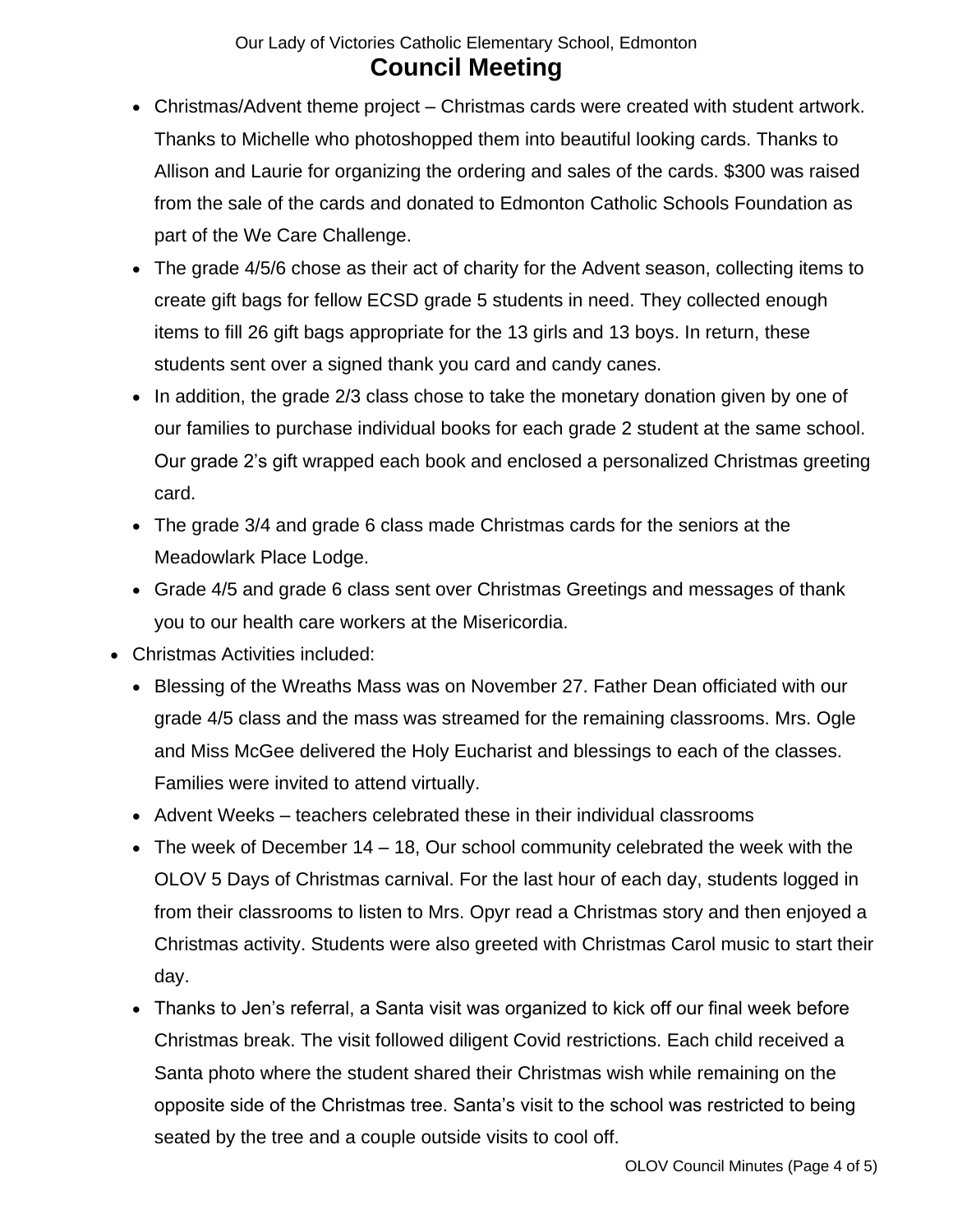- In conversation with Jen we had hoped to have a hot chocolate drive by for parents but restrictions had increased and from a school perspective we felt it was too risky at the time. In the end it would have been very cold for those serving the hot chocolate as these were indoor recess days for our students.
- 9. New Business
	- **Motion 2021 1 (2)** Jen. Santa visit and Friday hot chocolate treat was \$248.90. Farrah 2<sup>nd</sup>. Passed.
	- **Motion 2021 1 (2)** Jen. Snacks for students that do not come with adequate lunches. \$100.00. Joanna 2<sup>nd</sup>. Passed.

### 10. Classroom Reports

All the teachers were thankful for the \$25/student contribution from Parent Council.

- Kinder: Kids are doing lots of arts and crafts and made a special gingerbread man that they stitched.
- Grade 1's: Mrs. Southwood had a successful week of online learning with her students. The structure was very helpful for parents at home, compared to last spring's online learning experience.
- Grade 2/3's: Submitted mixed media art to the Virtual Advent ECSD Event.
- Grade 3/4's: Had lots of online learning support but the kids wanted to return to school by Wednesday. The 3's have been building playgrounds. The 4's were building devices for science as well. Class built their rice krispie houses. Cross curricular Lorax Day. Kids are enjoying Math again back in the classroom learning by doing, hands on.
- Grade 4/5: Unit on Electricity saw them creating game boards for Christmas with circuit boards.
- Grade 6: Language Arts Freak the Mighty novel study is almost finished. The students were very engaged, even online. Final projects should be great to see as students go with their passion. Science footprint and fingerprint analysis is coming up. Holy Family is being studied in Religion.

Next meeting: Tuesday, March 2, 2021, 18:30 pm Adjourn: 19:45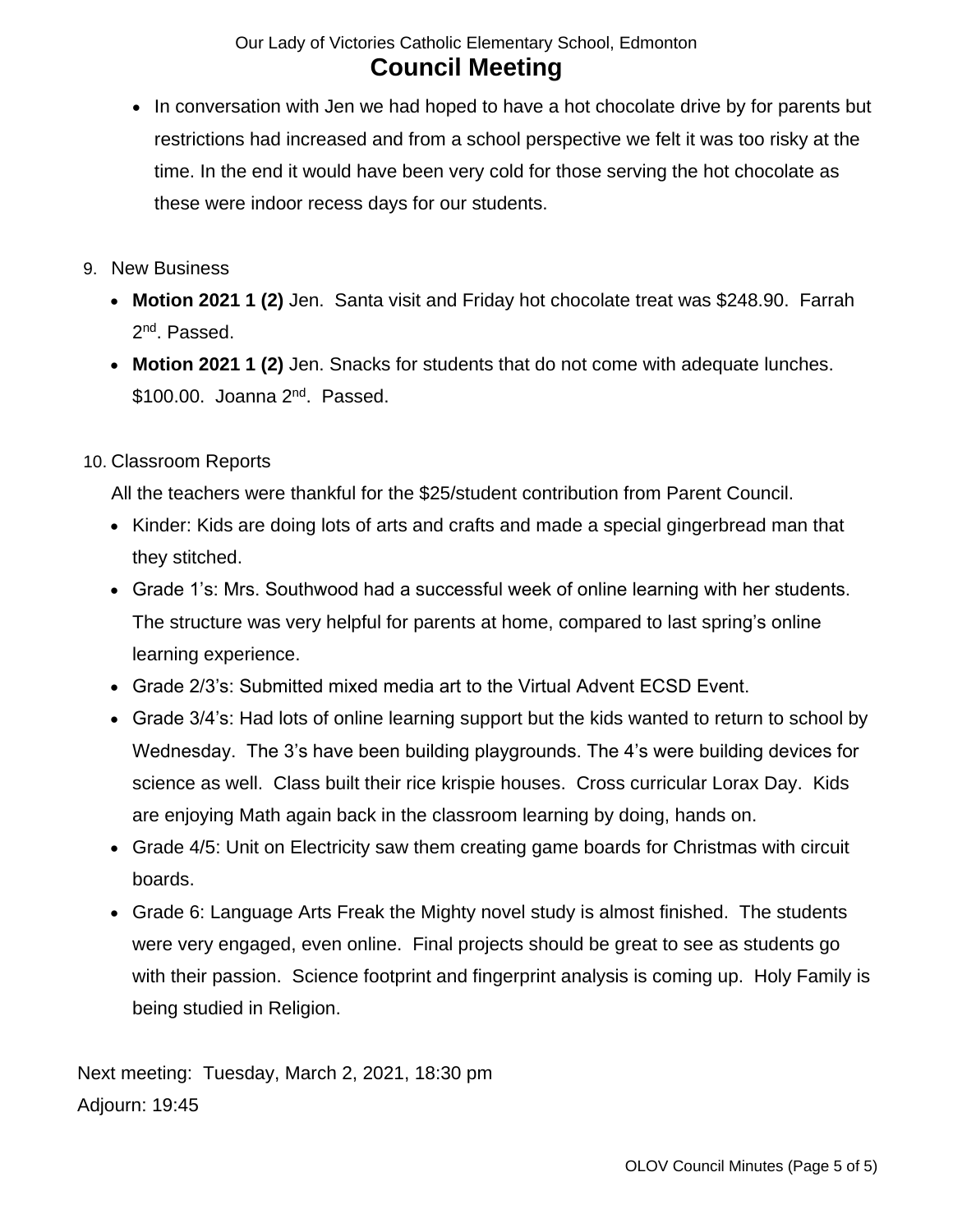# 18:30, January 12, 2021 Microsoft Teams Online Meeting

1. Call to order–19:46

#### **Attendance**

Parents: Amy Machnik, Farrah Dziwenka, Anastassia Hawksworth, Jennifer Krezlewicz, Kelsey Mcwhirter, Christopher Atkins, Joanna Quigg, Danielle Stolson, Ian Manzi, Sasha Tosic, Colin Semotiuk

Staff: Pat Opyr, Laurie McGee, Tami McMillan

- 2. Quorum: Yes
- 3. Review of Agenda / Adoption of Minutes **Motion 2020 11 (5)** Farrah. Motion to accept Minutes from November 3, 2020 meeting. Jen 2<sup>nd</sup>. Passed.
- 4. Financial Report: Treasurer Farrah
	- Bank Balance: \$15211 plus \$36372.82 in GIC.
	- Confirm number of students for \$25/student withdrawal=119 students. \$2975
- 5. Outstanding Business
	- None at this time.
- 6. Principal's Wish List
	- Magazine subscriptions for Library: \$227.47
	- **Motion 2021 1 (6)** Jen. Motion to spend \$1413.01 on books for the library and classrooms as well as a magazine subscription for library. Joanna 2<sup>nd</sup> Passed.
	- **Motion 2021 1 (7)** Jen. Motion to spend \$590.90 on materials for students to make holiday crafts and activities. Joanna 2<sup>nd</sup>. Passed.